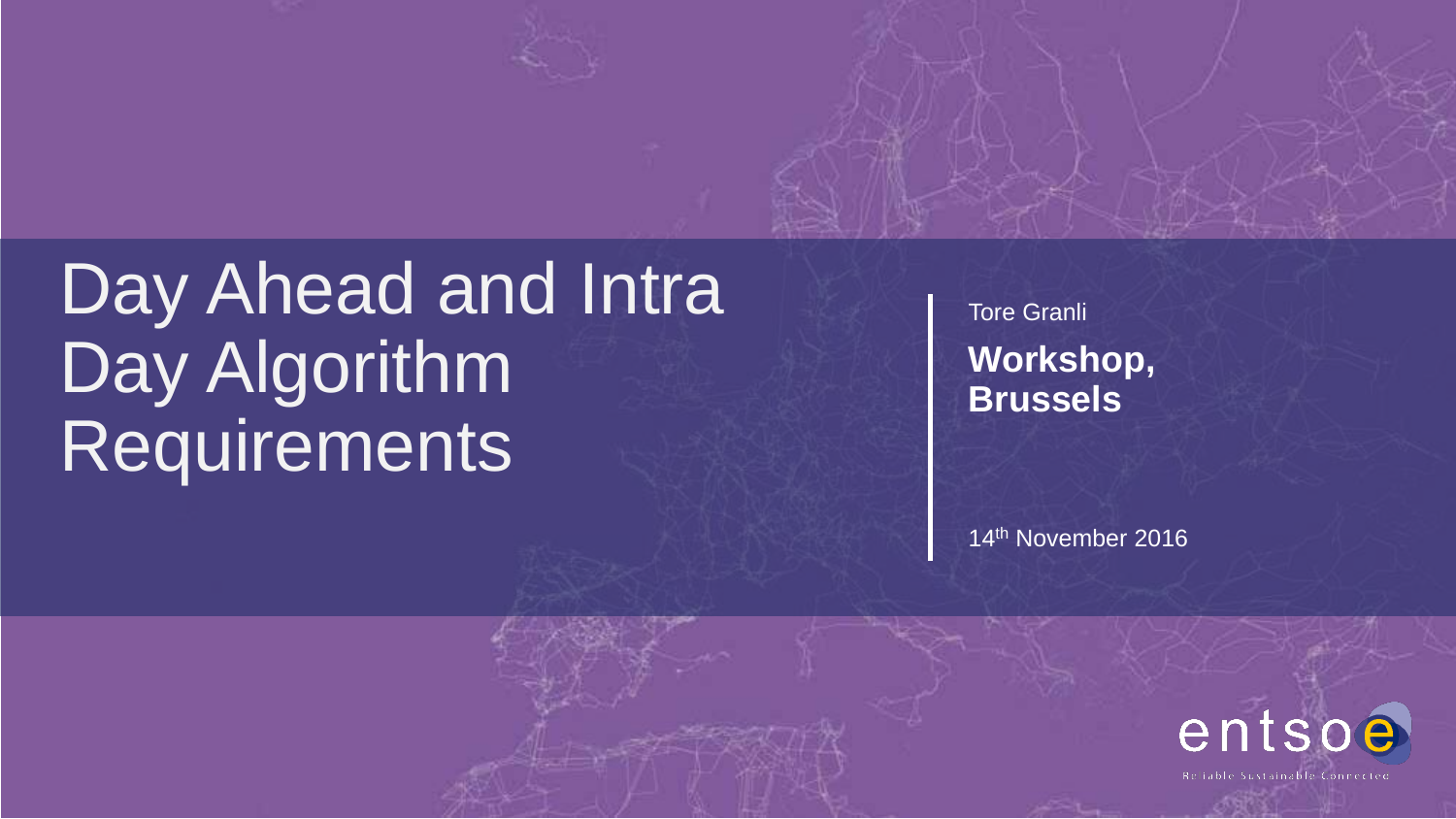#### **Background**

In accordance with article 37 of Commission Regulation (EU) 2015/1222 establishing a guideline on capacity allocation and congestion management, all TSOs have provided a proposal for a common set of requirements for efficient capacity allocation to enable the development of the price coupling algorithm and the continuous trading matching algorithm

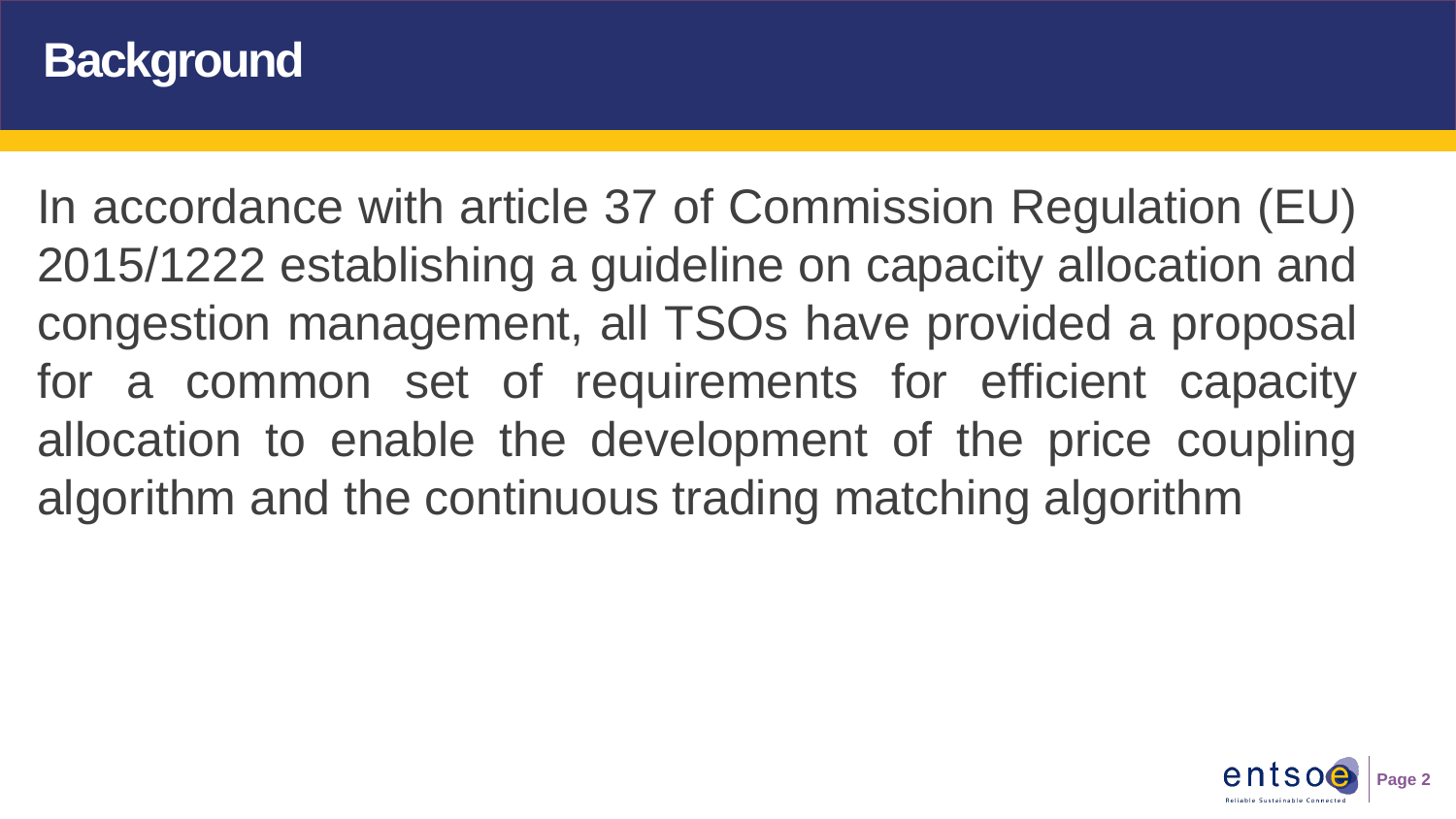#### **Definitions**

#### Cross Zonal Flows:

Scheduled flows between adjacent scheduling areas (where applicable scheduling area is equal to a bidding zone).

#### NEMO HUB:

defined as 'the set of orders submitted by the market participants to a specific *Defined in the Scheduled Exchanges Methodology* : 'NEMO Trading hub' shall be NEMO within a geographic area such as bidding zone and / or scheduling area'.

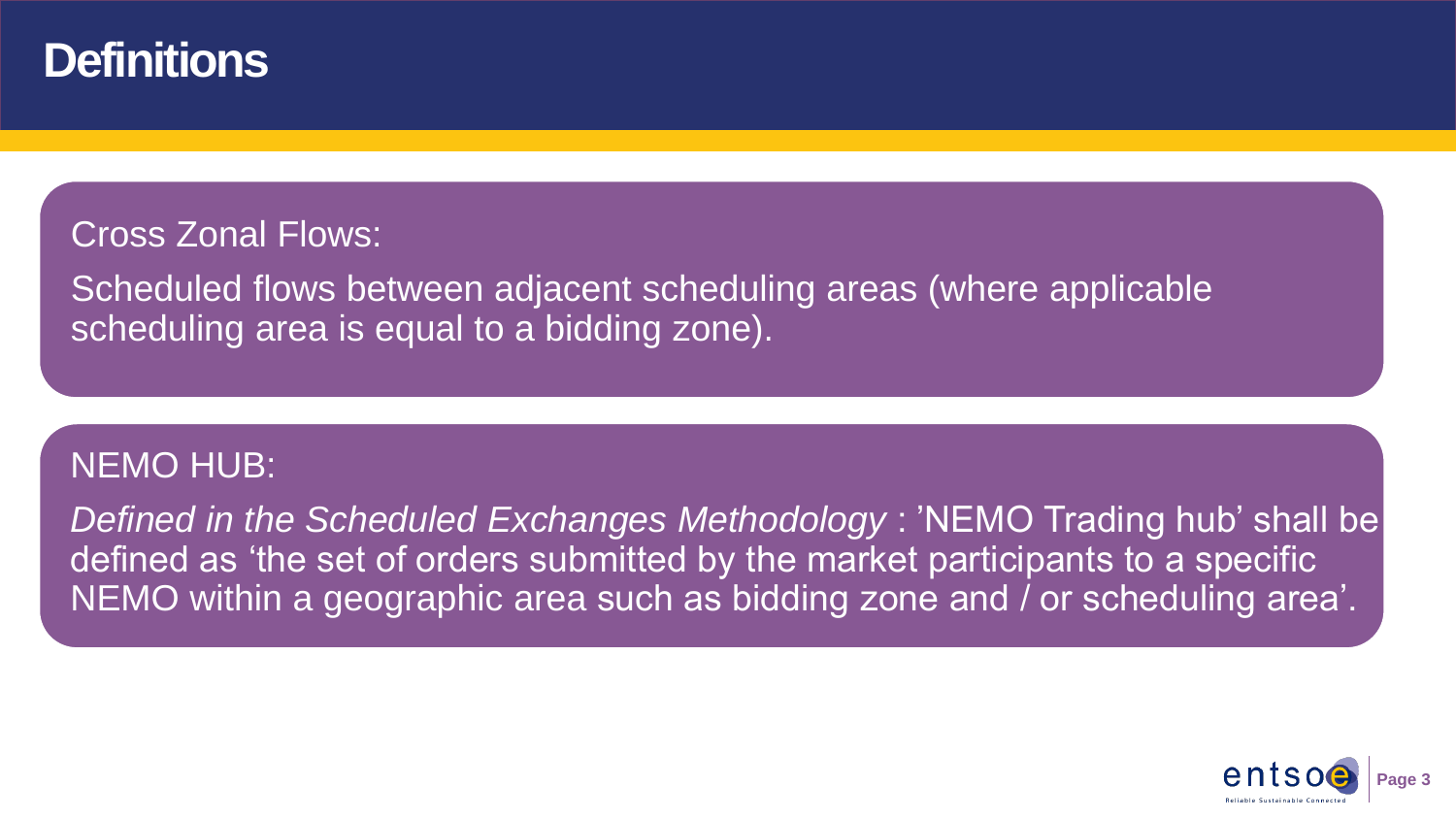# **Related to cross zonal capacities**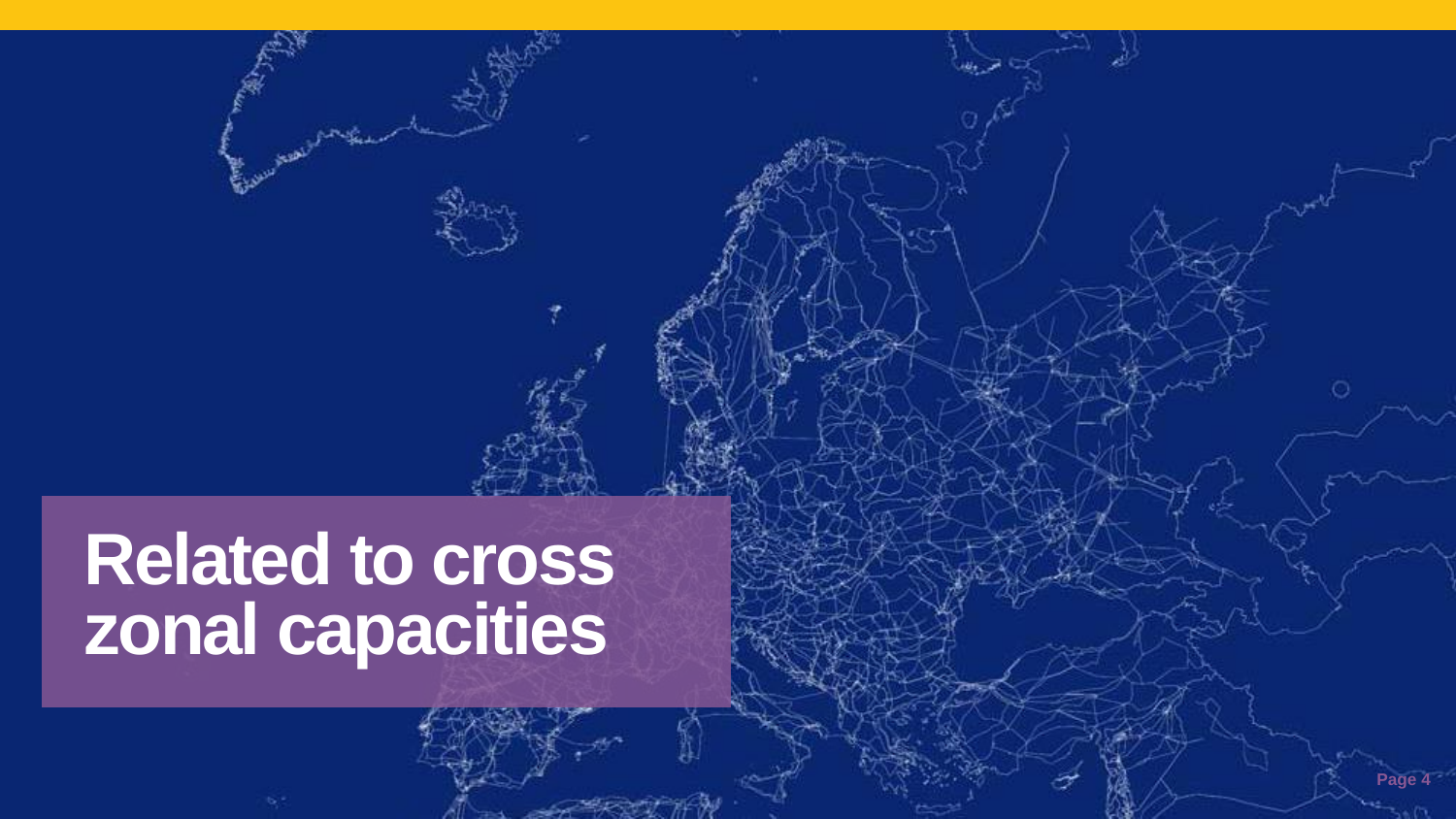### **Related to cross zonal capacities**

- The algorithm shall be configurable: for each Market time Unit:
	- Allow setting constant cross zonal capacity value
	- Constraint cross zonal flows to a value
	- Allow setting default value for cross zonal capacities
	- Allow to define bounds for each bidding zone

**This will allow the TSOs some flexibility in the capacity setting.**

**The most common approach will be to deliver NTC or flow based parameters on a daily basis**

- constrain, where appropriate, an aggregated set of cross-zonal interconnectors with one global cross-zonal transmission capacity limit
- The algorithm shall support flow based parameters

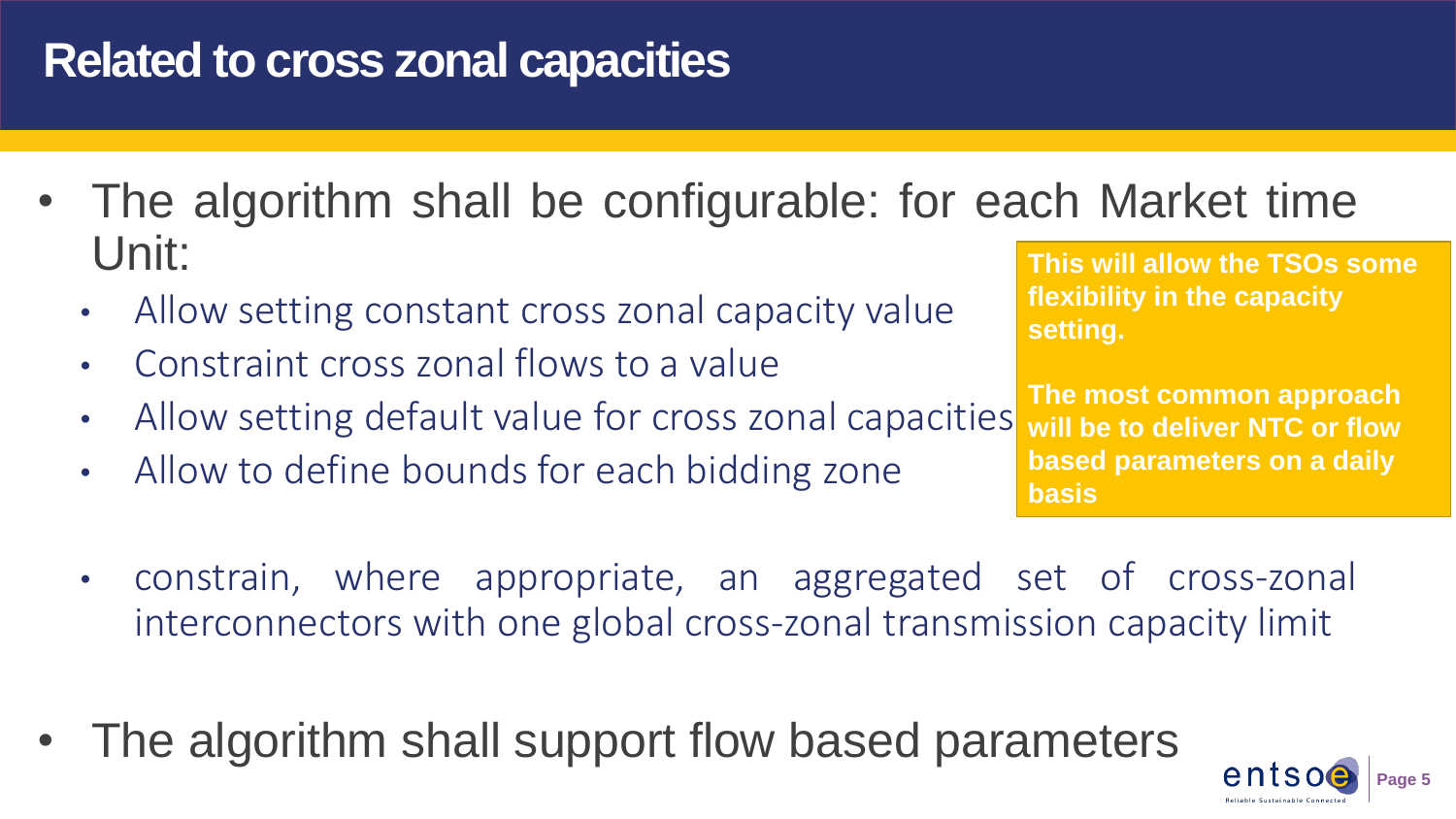# **Related to allocation constraints**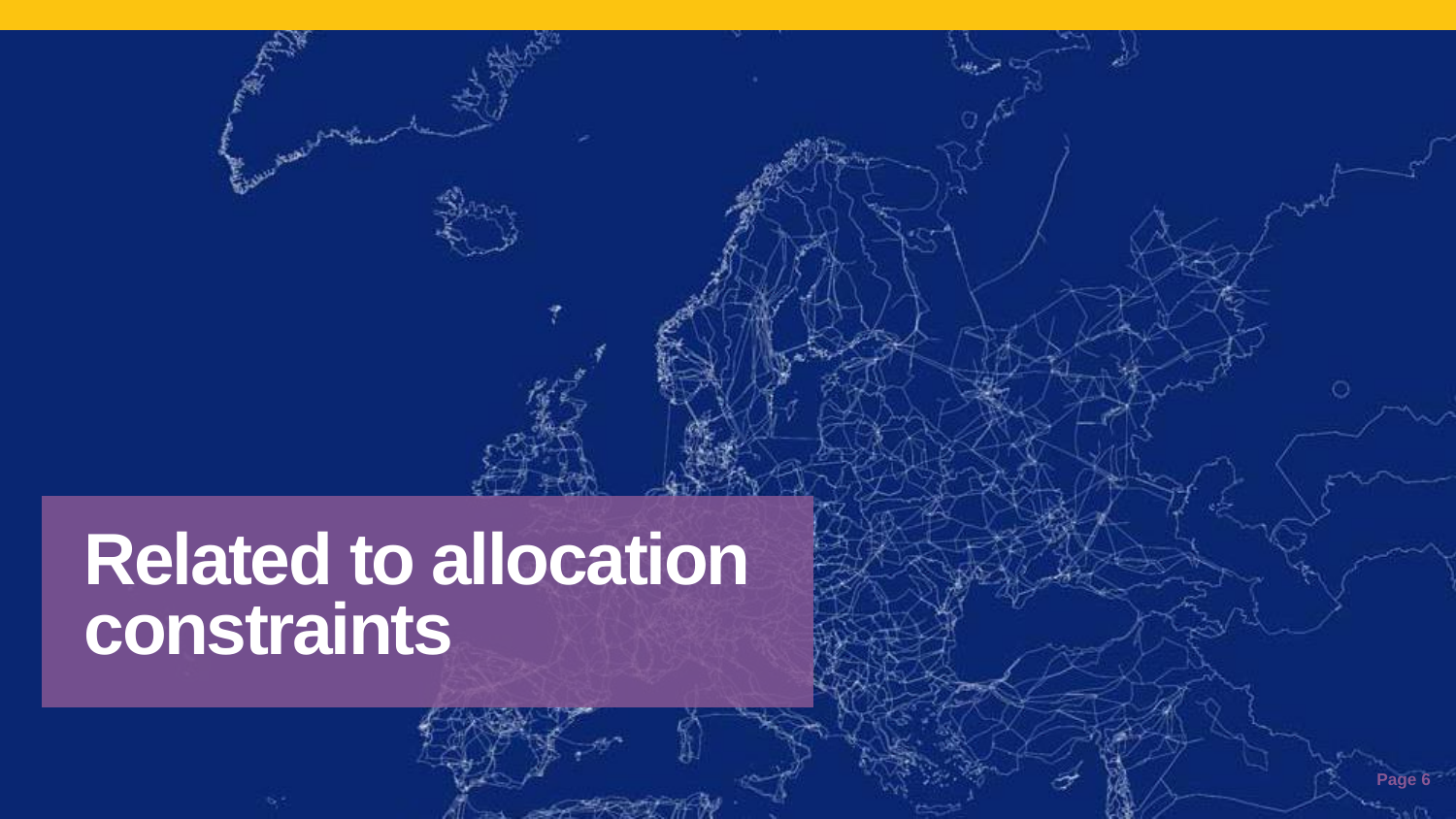#### **Related to allocation constraints**

#### The algorithm shall be able to:

- for direct current ("DC") interconnectors constrain increase/decrease of flows over one interconnector from a MTU to the following MTU
- constrain increase/decrease of net positions of a single bidding zone from a MTU to the following MTU
- incorporate losses functionality on interconnector(s) between bidding zones during capacity allocation

**Allocation constraints are needed for several reasons:**

- **- System security requires a limit in changes of flow over some interconnectors or for the net position from one MTU to the next one (ramping constraint)**
- **- Increase the social welfare: By including losses there will be no flow on the interconnectors if the price difference is less than the losses of flowing electricity on the interconnector**

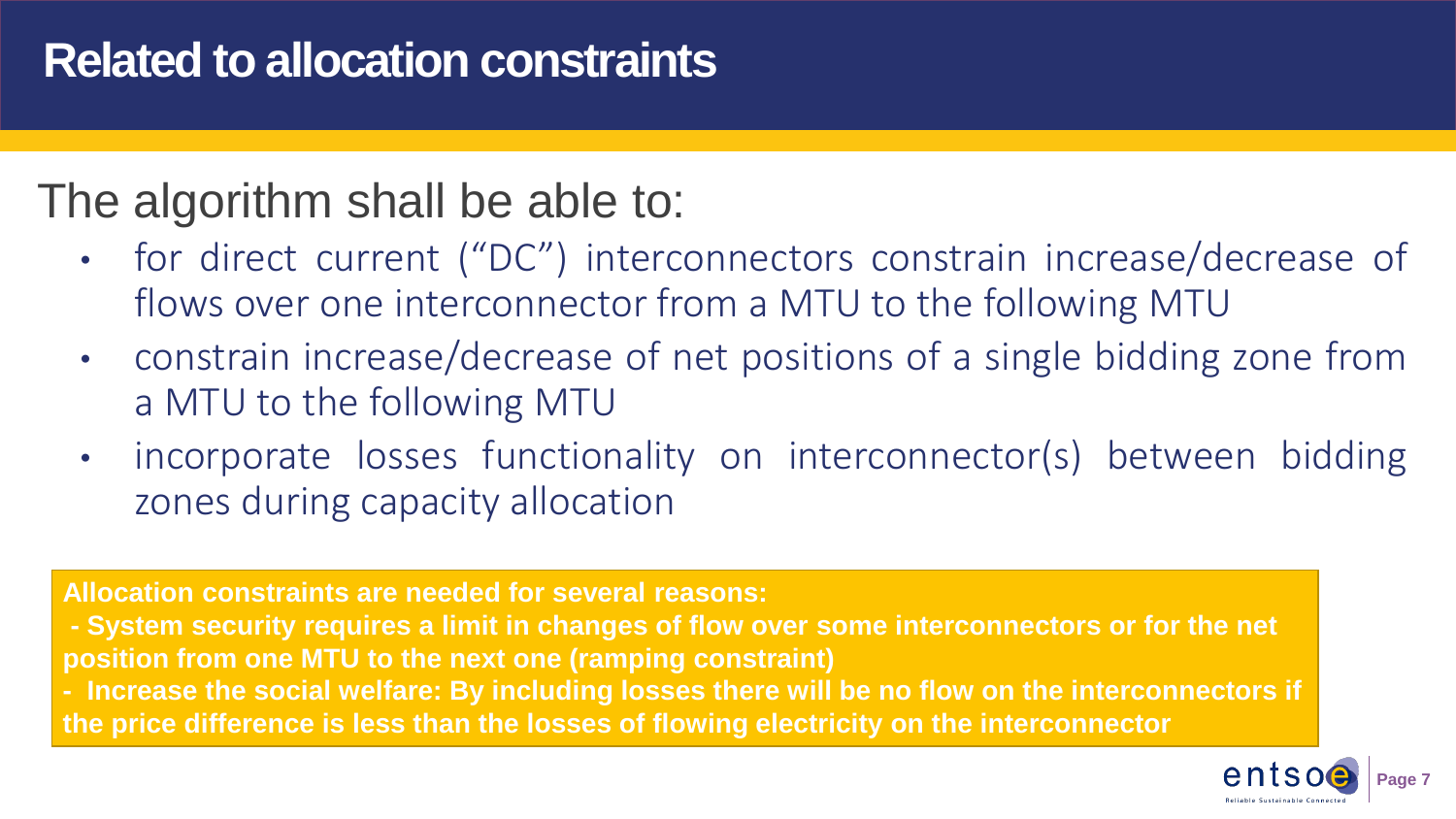#### **Related to allocation constraints**

- For the DC interconnectors the flow shall not be below the minimum stable flow ("MSF"), other than at zero.
- The algorithm shall allow to set a minimum price difference between adjacent bidding zones when DC interconnector is used for power exchange
- The algorithm shall allow for adverse flows
- ID: The algorithm shall aim to minimize the number of bidding zone borders on the path between matched orders

**The main reason for these constraints are**

- **1) Increase the welfare of the solution**
- **2) Necessary requirements to make sure to have a unique solution for allocated flows**

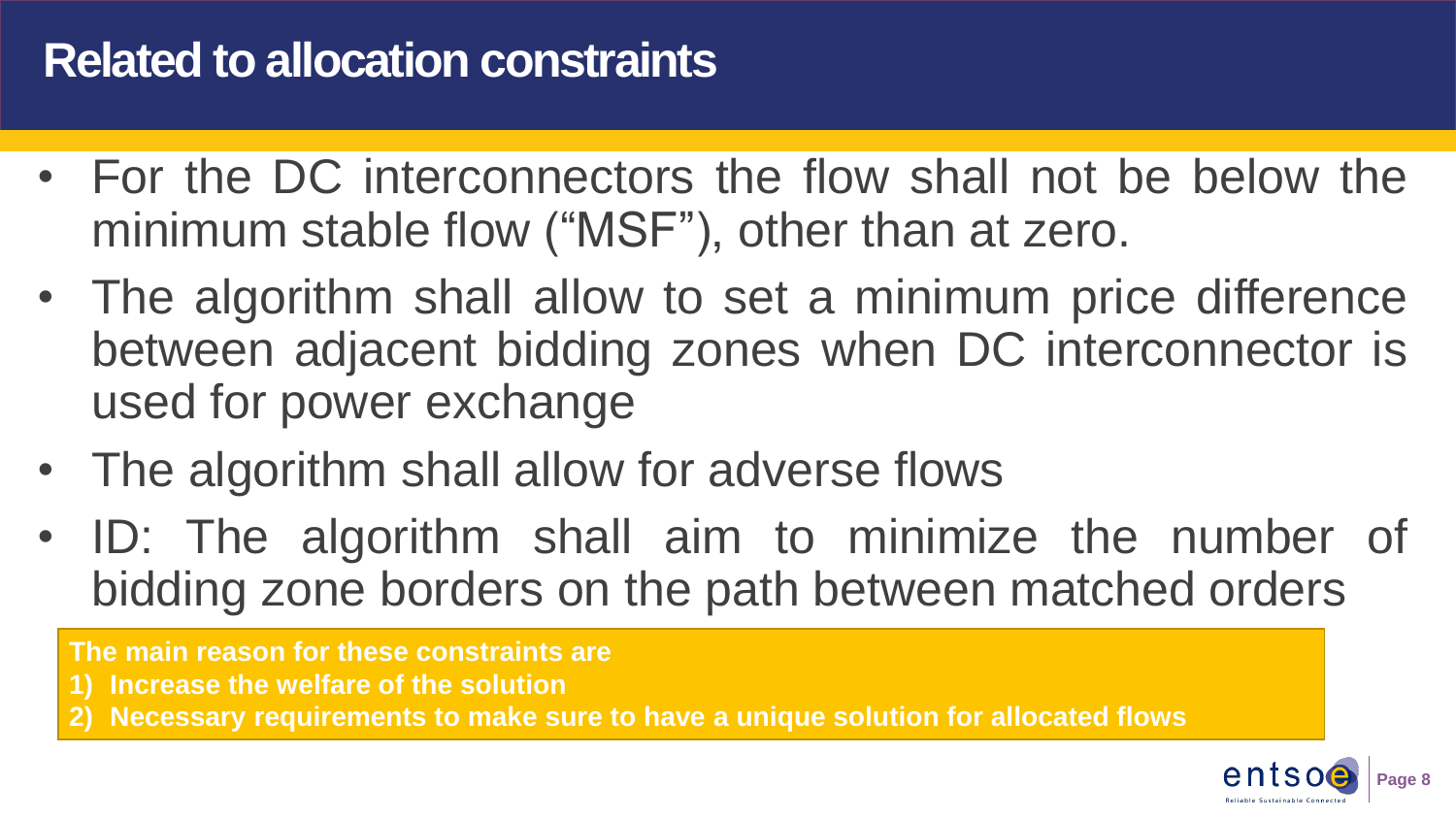# **Related to balance constraints**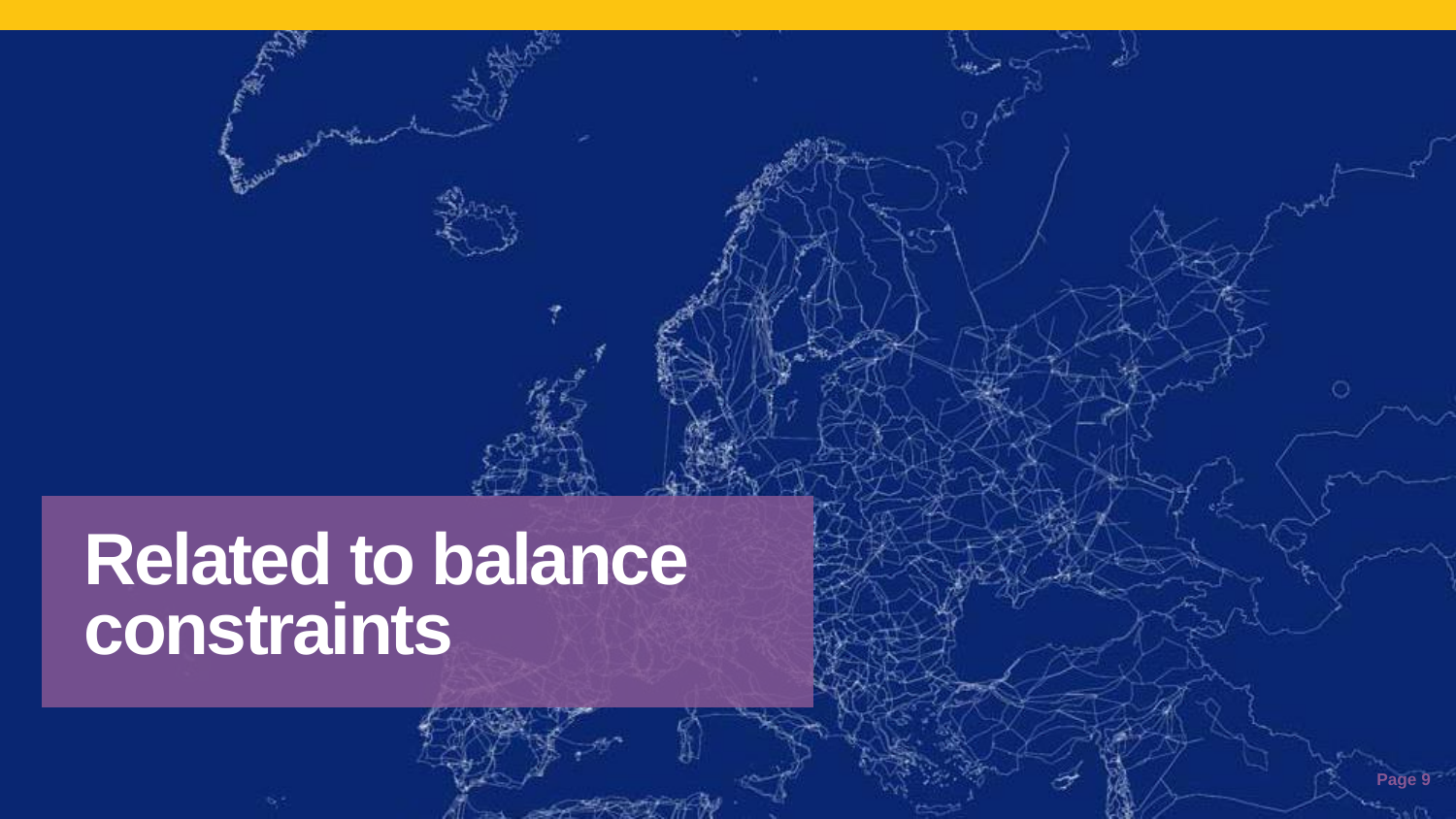The algorithm shall ensure that the balance constraints are taken into account

- For overall balance of a defined area, the algorithm shall ensure that the unrounded net positions and transmission losses, where applicable, over all bidding zones within a defined area shall be zero for each MTU.
- For overall balance of all bidding zones, the algorithm shall ensure that the sum of unrounded net positions and transmission losses, where applicable, of all bidding zones shall be zero for each MTU.
- **Page 10** • For overall balance of a bidding zone, the algorithm shall ensure for each bidding zone the sum of unrounded net position and transmission losses, where applicable, shall be equal to the sum of import and export of this bidding zone resulting from the day ahead capacity allocation for each  $n_A$ TII MTU.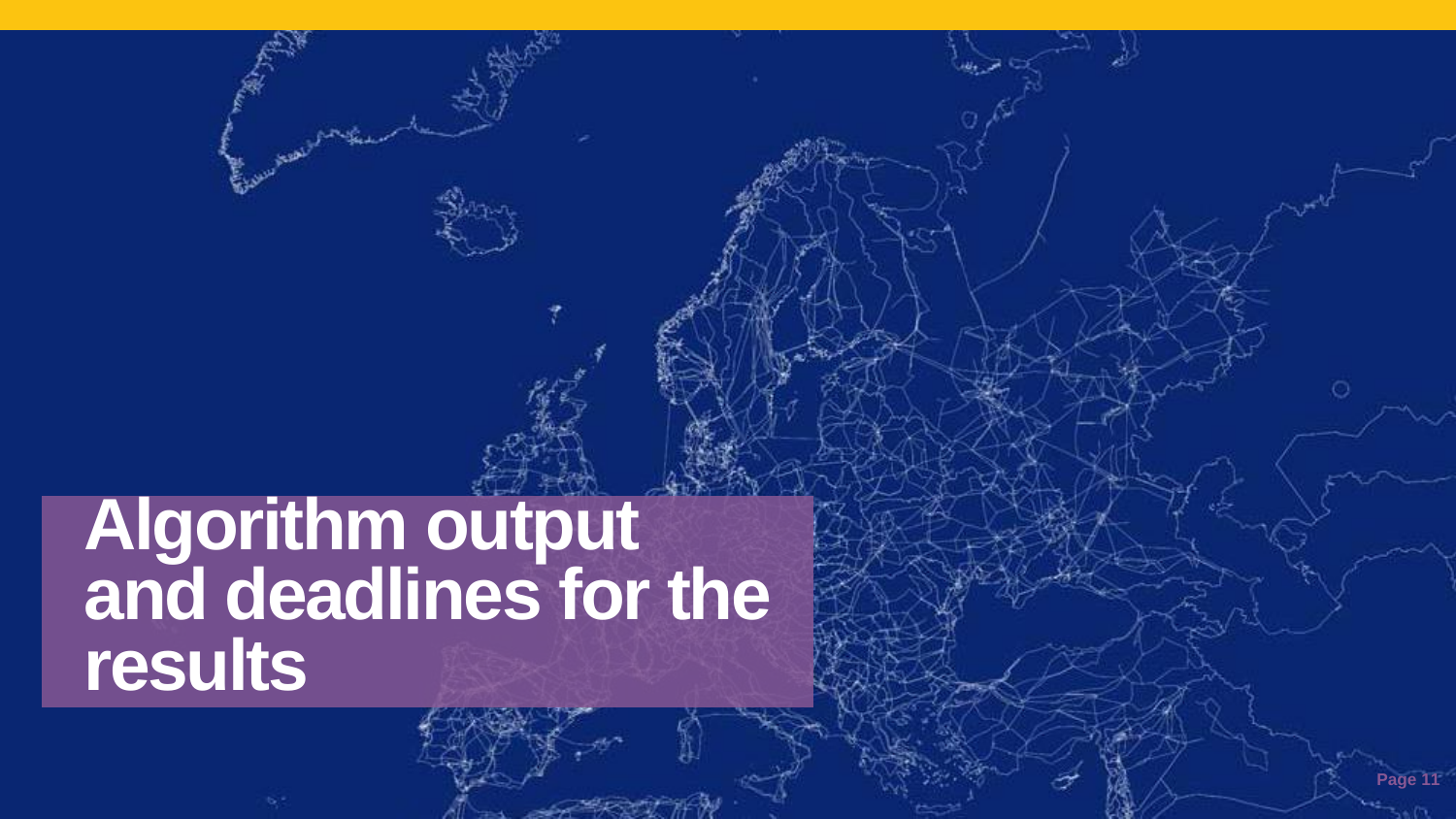#### The output of the algorithm shall be, for each Market Time Unit :

- Prices in Euros for each bidding zones
- Shadow prices Different prices of critical branches as needed for Flow-Based (FB) capacity allocation
	- DA: regional reference prices (i.e PUN Italy, System Price Nordics)
	- DA: TSOs can require one price per bidding zone in case of decoupling and use of fallback solutions
	- Rounded and unrounded net position for each geographic area
	- Allocated capacities, in the form of allocated flows on relevant bidding zone borders and on relevant scheduling area borders
	- DA: remaining available margin (RAM) or the remaining allowable power flow (AMF) on the network element under FB capacity allocation



price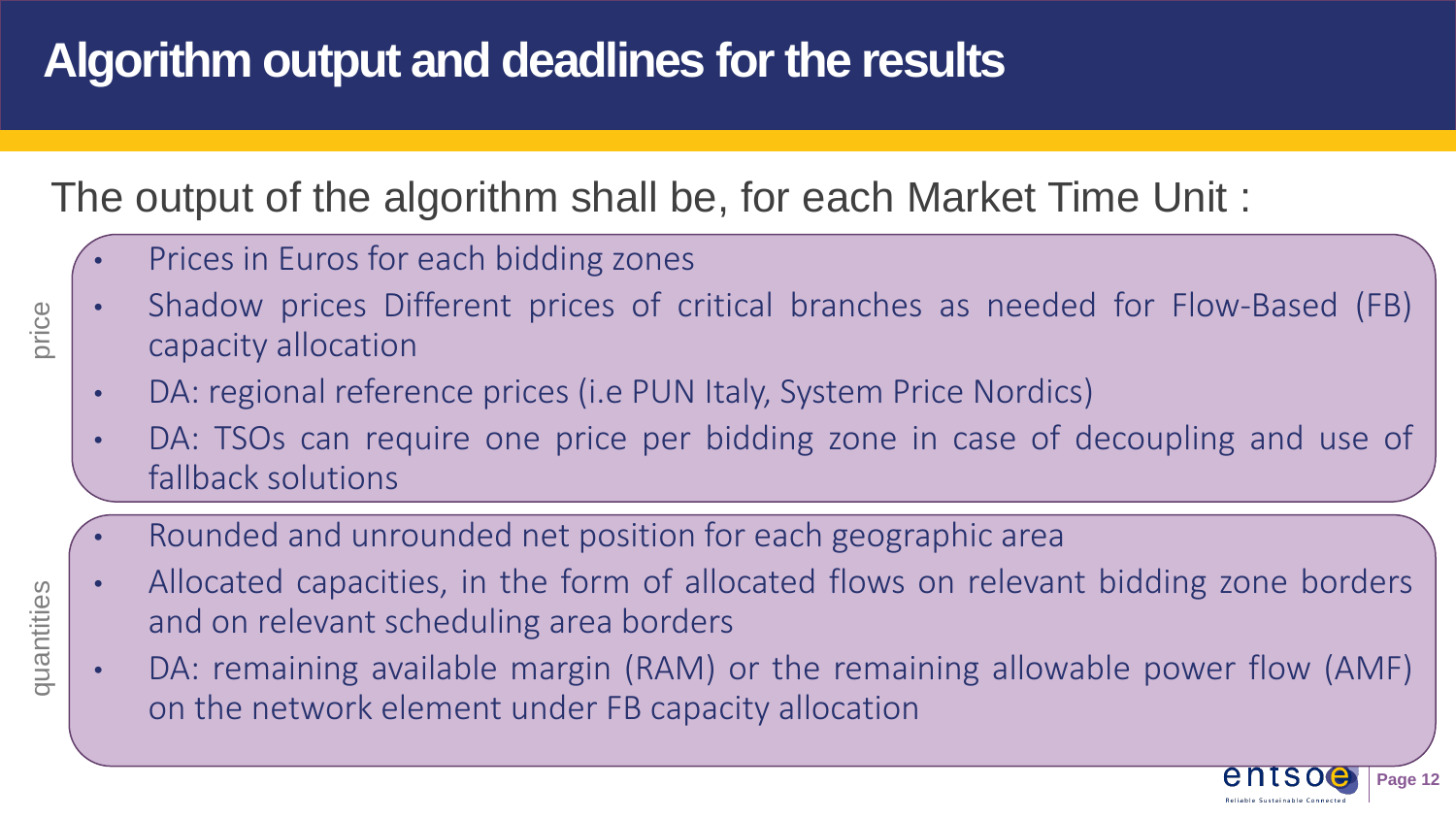### The output of the algorithm shall be:



- overall economic surplus and economic surplus for each bidding zone
- output necessary for monitoring in accordance with Article 82(2) and (4) of CACM Regulation
- information necessary to comply with monitoring of REMIT regulation where the algorithm is the only feasible source.
- the volume of matched orders and not matched orders of each NEMO for the bidding zones of the control area if requested by TSOs entsoe **Page 13**